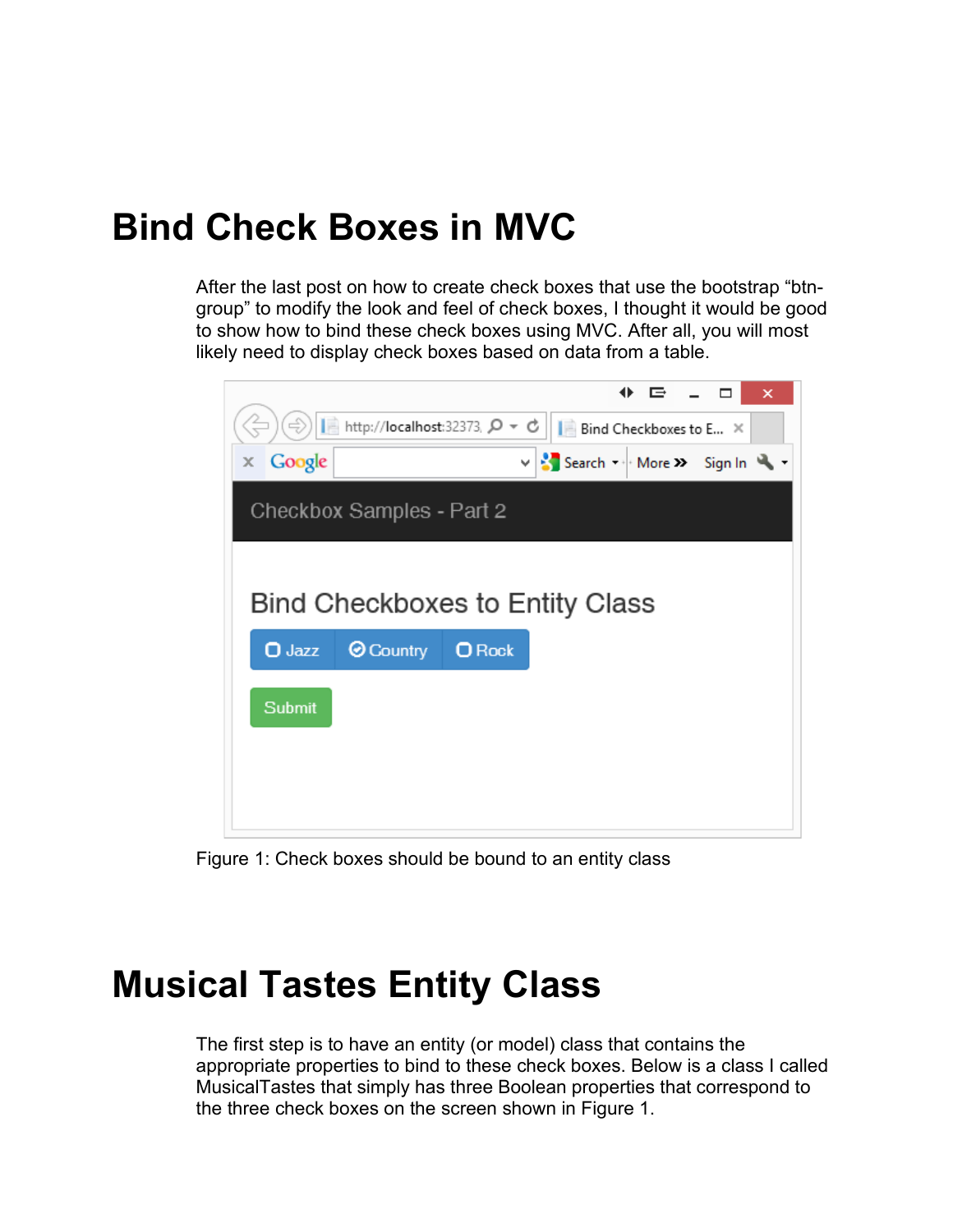```
public class MusicalTastes
{
  public bool IsJazz { get; set; }
 public bool IsCountry { get; set; }
  public bool IsRock { get; set; }
}
```
## **View for Musical Tastes**

Create a .cshtml view and add a **@model** statement at the top of the page to bind to an instance of this MusicalTastes class. Use the @Html.CheckBoxFor() helper to bind to each property instead of the @Html.CheckBox() helper as you did in the last blog entry.

```
@model BootstrapCheckBoxes2.MusicalTastes
@using (Html.BeginForm())
{
   <div class="form-group">
     <div class="btn-group" data-toggle="buttons">
       <label class="btn btn-primary">
         <span class="glyphicon glyphicon-unchecked"></span>
         @Html.CheckBoxFor(m => m.IsJazz) Jazz
       </label>
       <label class="btn btn-primary">
         <span class="glyphicon glyphicon-unchecked"></span>
         @Html.CheckBoxFor(m => m.IsCountry) Country
      \langle/label>
       <label class="btn btn-primary">
         <span class="glyphicon glyphicon-unchecked"></span>
         @Html.CheckBoxFor(m => m.IsRock) Rock
       </label>
    \langle/div\rangle\langle div>
   <div class="form-group">
     <button type="submit" 
             class="btn btn-success">Submit
     </button>
  \langle div>
}
```
Notice that the expressions you pass to the first parameter of this CheckBoxFor helper have the names of each of the properties in the MusicalTastes class. This is what binds this check box to each of the properties.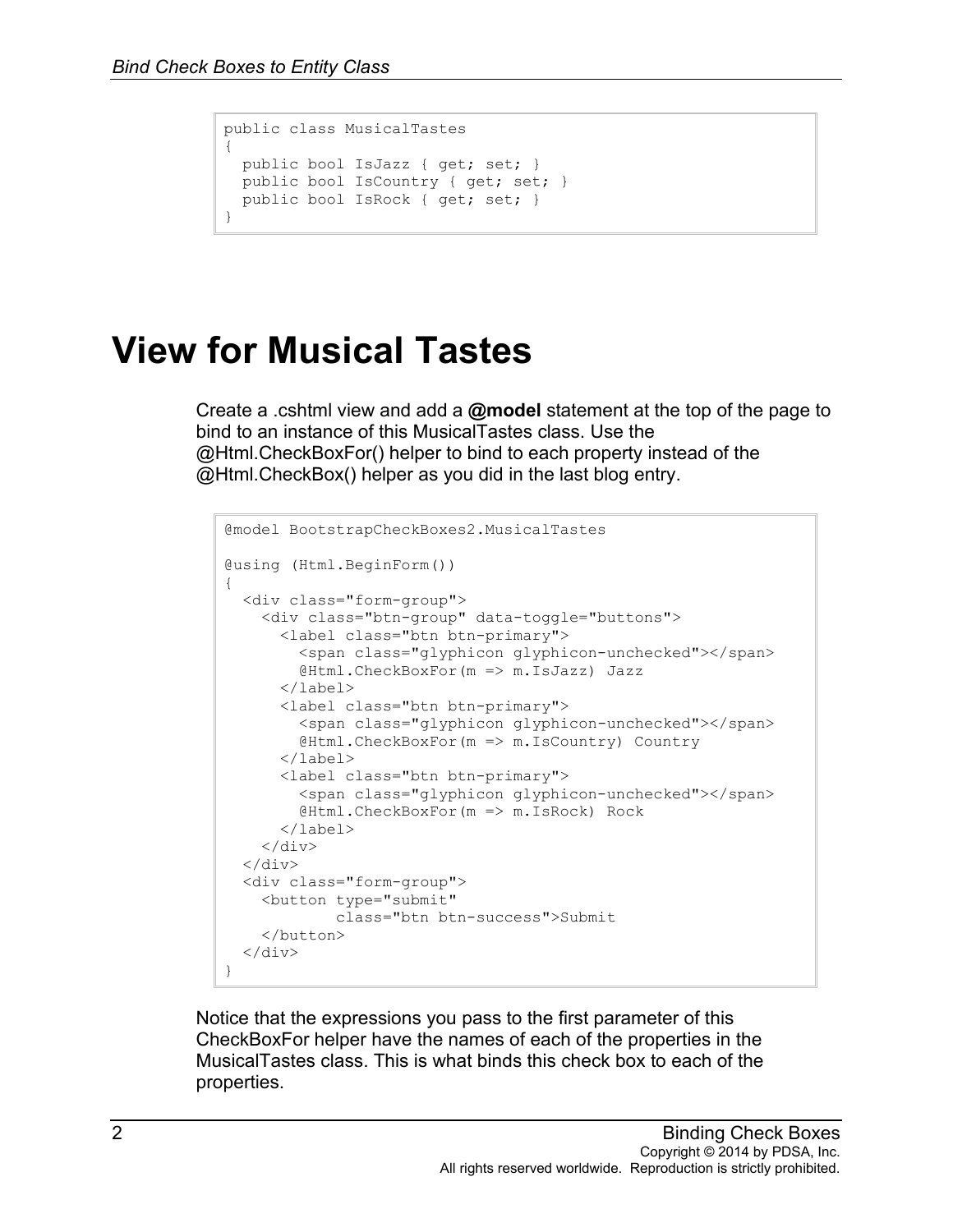## **Binding to Musical Tastes**

In the controller for this .cshtml page create an instance of the MusicalTastes class and set one or more of the properties to true in order to see the check box checked when the page displays.

```
public ActionResult BindingTest()
{
  MusicalTastes entity = new MusicalTastes();
  entity.IsCountry = true;
  return View(entity);
}
```
# **jQuery for Musical Tastes**

In order to get the correct display for any property set to true you need to write some JavaScript/jQuery to toggle the glyphs. Below is the code you would add to the end of the \$(document).ready(). Keep the same code you had in the previous blog post to toggle the check boxes when you click on each one, but add code that will run when the page loads as shown in the bold code below: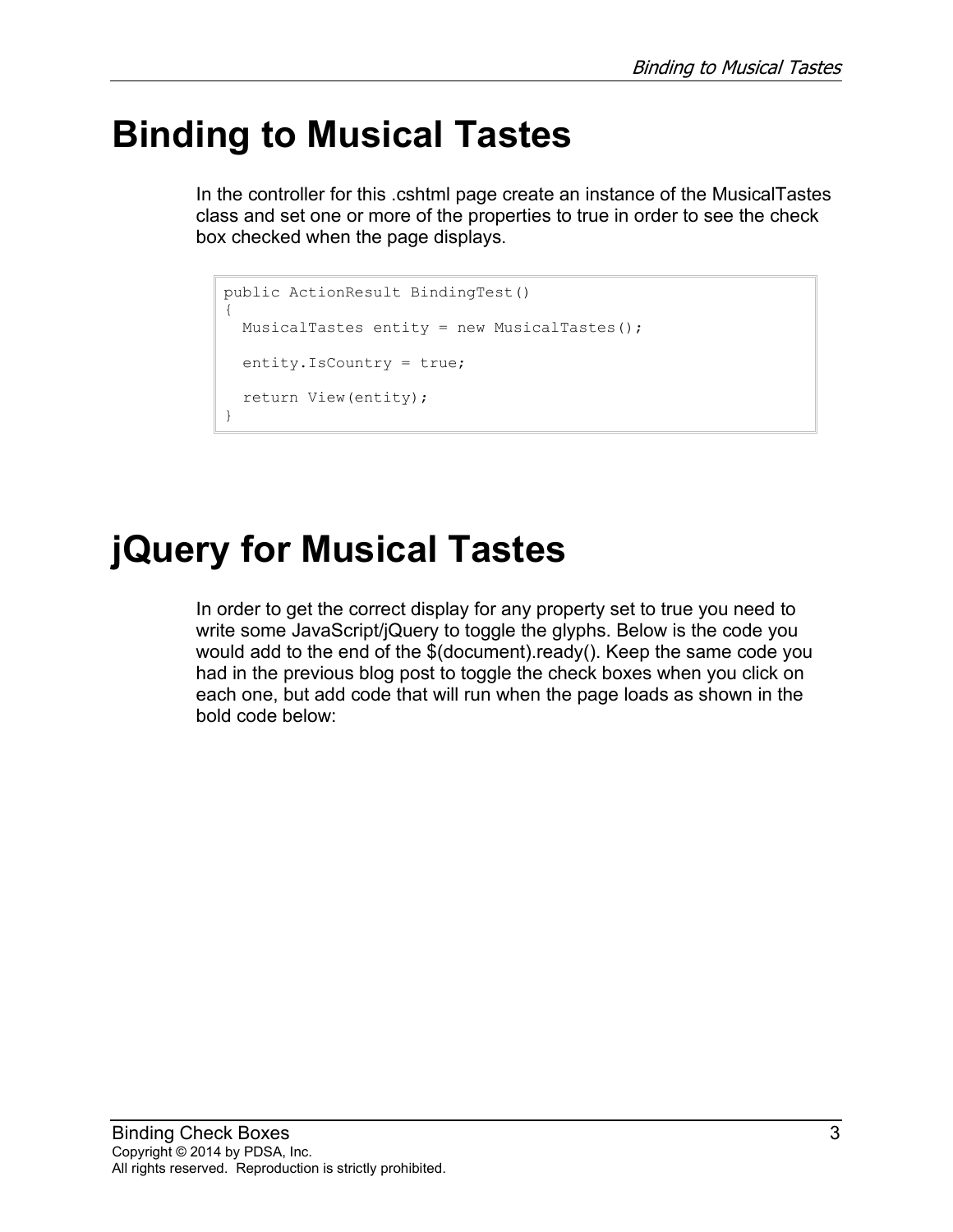```
@section scripts
{
  <script>
    $(document).ready(function () {
       // Connect to 'change' event in order to toggle glyphs
       $("[type='checkbox']").change(function () {
         if ($(this).prop('checked')) {
           $(this).prev().addClass('glyphicon-ok-circle');
           $(this).prev().removeClass('glyphicon-unchecked');
 }
        else {
           $(this).prev().removeClass('glyphicon-ok-circle');
         $(this).prev().addClass('glyphicon-unchecked');
 }
       });
       // Detect checkboxes that are checked and toggle glyphs
       var checked = $("input:checked");
      checked.prev().removeClass('glyphicon-unchecked');
       checked.prev().addClass('glyphicon-ok-circle');
    });
  </script>
}
```
This code selects all check boxes checked via the automatic data binding. It then removes the unchecked glyph and adds the ok-circle glyph to all those check boxes.

## **Posting Back Musical Tastes Selected**

There is nothing to do to get the selected check boxes to post back to your entity class. Simply create a method in your controller with the [HttpPost] attribute. Pass in the entity class to this method and MVC will take care of matching the names of the check boxes to the appropriate properties in your entity class.